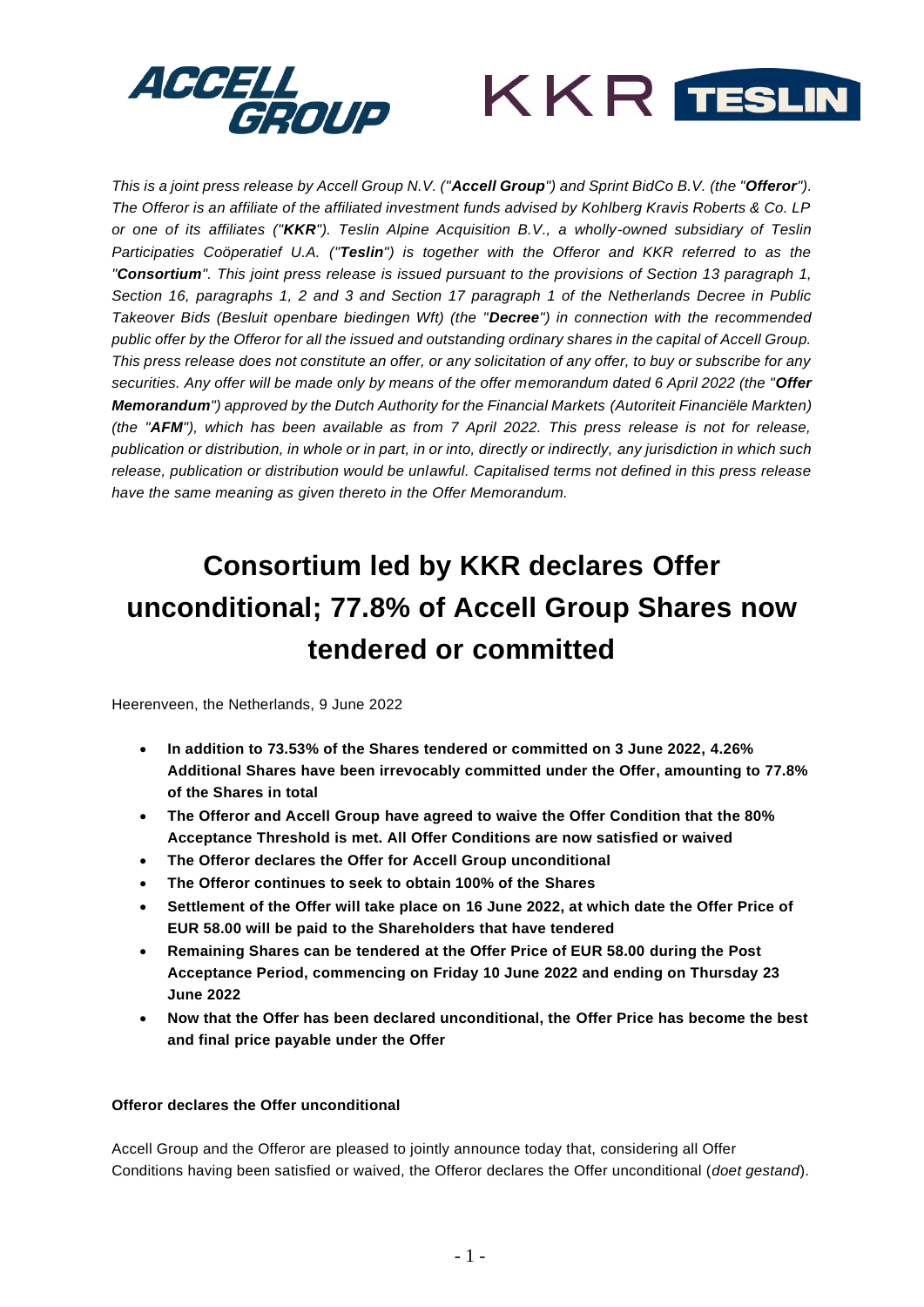The number of Shares that have been tendered for acceptance under the Offer or irrevocably committed to be tendered under the Offer as described below, amounts to 20,890,167, representing approximately 77.8% of the Shares on a Fully Diluted basis and an aggregate value of approximately EUR 1,212 million (at an Offer Price of EUR 58.00 (cum dividend) per Share).

As announced on 3 June 2022, during the Acceptance Period, 19,745,964 Shares were tendered under the Offer, representing approximately 73.53% of the Shares and an aggregate value of approximately EUR 1,145 million at an Offer Price of EUR 58.00 (cum dividend) per Share.

On the date hereof, the below shareholders have each irrevocably committed to tender all Shares referred to below (the "**Additional Shares**") in the Post Acceptance Period on the terms and conditions of the Offer, including the Offer Price of EUR 58.00 (cum dividend) per Share amounting to 1,144,203 Shares in the aggregate representing approximately 4.26% of the Shares on a Fully Diluted basis and at an aggregate value of approximately EUR 66 million at an Offer Price of EUR 58.00 (cum dividend) per Share. Together with the Shares tendered during the Acceptance Period this represents approximately 77.8% of the Shares.

| <b>Shareholder</b>   | # Shares irrevocably | % Shares irrevocably      |
|----------------------|----------------------|---------------------------|
|                      | committed            | committed (approximately) |
| <b>Bardin Hill</b>   | 48,782               | 0.18%                     |
| <b>Cross Options</b> | 199,659              | 0.74%                     |
| Hezias               | 87,697               | 0.33%                     |
| Hudson Bay           | 25,000               | 0.09%                     |
| Melgart              | 35,000               | 0.13%                     |
| Millennium           | 24,170               | 0.09%                     |
| Samson Rock          | 110,000              | 0.41%                     |
| Smart(t)             | 100,000              | 0.37%                     |
| Sparta Capital       | 204,802              | 0.76%                     |
| Syquant              | 97,000               | 0.36%                     |
| Verition             | 212,093              | 0.79%                     |
| <b>Total</b>         | 1,144,203            | 4.26%                     |

None of the parties that entered into an irrevocable undertaking in respect of Additional Shares received any information relevant for a Shareholder in connection with the Offer that is not included in the Offer Memorandum or this press release. At the date of this press release, the Offeror on the one hand, and these parties on the other hand, do not hold shares in each other's capital.

Based on the foregoing, the Offeror is fully confident that it will obtain in aggregate 80% or more of the Shares after settlement of the Shares tendered during the Post Acceptance Period. Against this background, the Offeror has, in close coordination with the Accell Group Boards and after having obtained prior written approval from the Accell Group Boards, decided to waive the Offer Condition as set out in Section 4.7.1. (*Acceptance Level*) of the Offer Memorandum.

## **Settlement**

With reference to the Offer Memorandum dated 6 April 2022, holders of Shares who accepted the Offer shall receive the Offer Price for each Tendered Share tendered during the Acceptance Period and transferred (*geleverd*) for acceptance pursuant to the Offer, under the terms and conditions of the Offer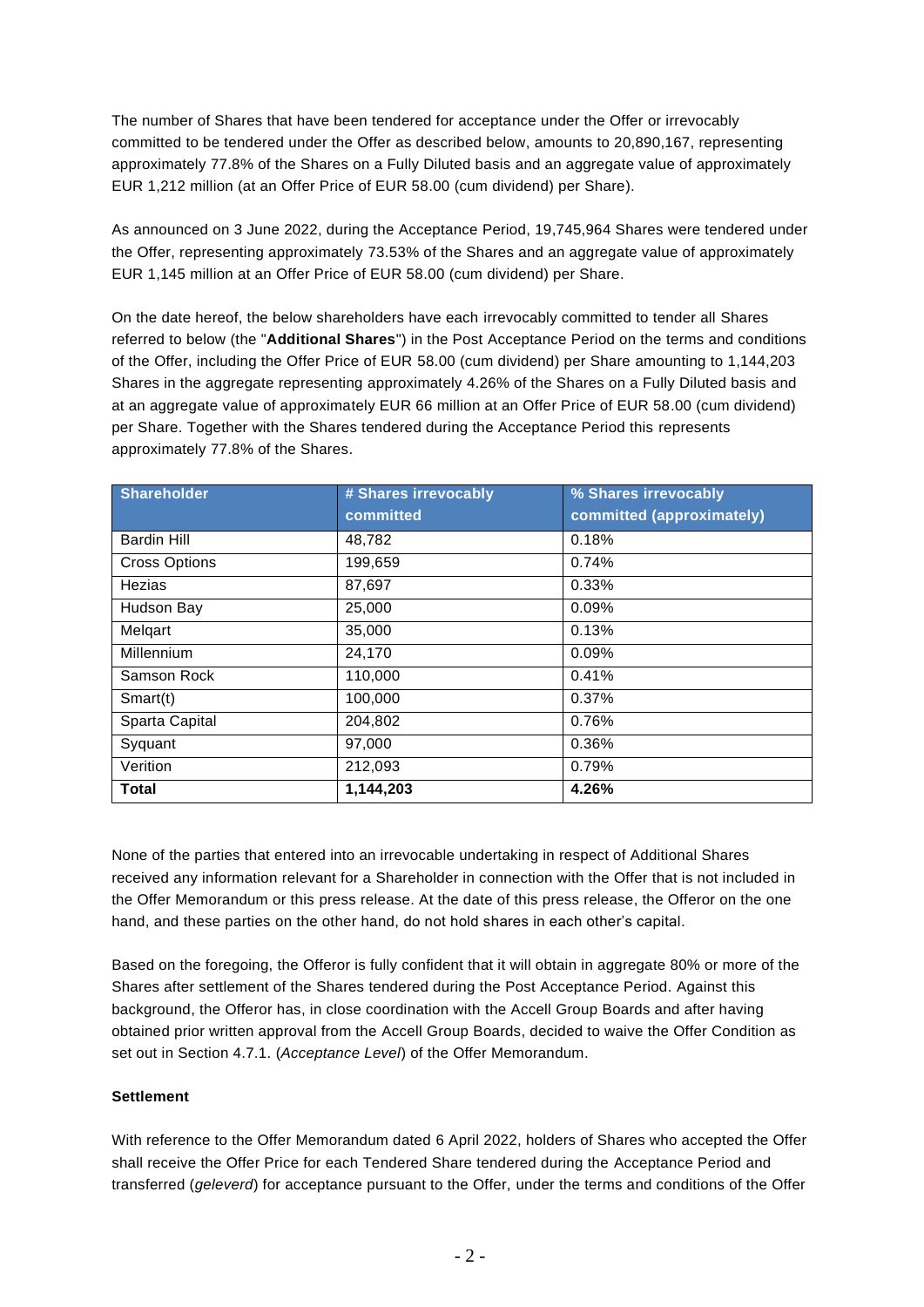and subject to its restrictions. Settlement of each Tendered Share and payment of the Offer Price will take place on 16 June 2022.

## **Post Acceptance Period**

The Offeror hereby announces that Shareholders who have not tendered their Shares during the Acceptance Period will have the opportunity to tender their Shares under the same terms and conditions applicable to the Offer, during the Post Acceptance Period, which will start at 09:00 (CEST) on Friday 10 June 2022 and end at 17:40 (CEST) on Thursday 23 June 2022.

The Offeror will publicly announce the results of the Post Acceptance Period and the total number and total percentage of Shares held by it in accordance with Section 17, paragraph 4 of the Decree ultimately on the third Business Day following the last day of the Post Acceptance Period.

The Offeror shall continue to accept for payment all Shares validly tendered (or defectively tendered provided that such defect has been waived by the Offeror) during the Post Acceptance Period and shall pay for such Shares as soon as reasonably possible and in any case no later than on the fifth Business Day following the last day of the Post Acceptance Period.

During the Post Acceptance Period, Shareholders have no right to withdraw Shares from the Offer, regardless of whether their Shares have been validly tendered (or defectively tendered, provided that such defect has been waived by the Offeror) during the Acceptance Period or the Post Acceptance Period.

# **Delisting**

If, at any time following the settlement of Shares tendered during the Post Acceptance Period, the Offeror has acquired 95% or more of the Shares, it will together with Accell Group seek to procure delisting of the Shares from Euronext Amsterdam as soon as possible in accordance with Applicable Laws. This may adversely affect the liquidity and market value of any Shares not tendered. Reference is made to Section 4.14 (*Consequences of the Offer*) of the Offer Memorandum.

Upon Delisting, the changes to the composition of the Supervisory Board of Accell Group, as approved by the EGM on 20 May 2022, will become effective.

# **Buy-Out**

If, at any time following the settlement of Shares tendered during the Post Acceptance Period, the Offeror and its group companies within the meaning of the DCC hold in the aggregate 95% or more of the Shares, the Offeror will initiate, as soon as possible, a Buy-Out procedure. Reference is made to Section 4.13.1 (*Delisting, Buy-Out*) of the Offer Memorandum.

## **Post-Offer Merger and Liquidation**

If, at any time following the settlement of Shares tendered during the Post Acceptance Period, the Tendered, Owned and Committed Shares represent less than 95% but at least 80% of the Shares on a Fully Diluted basis, the Offeror may determine to have Accell Group implement the Post-Offer Merger and Liquidation as described in further detail in Section 4.13.2 (*Post-Offer Merger and Liquidation*) of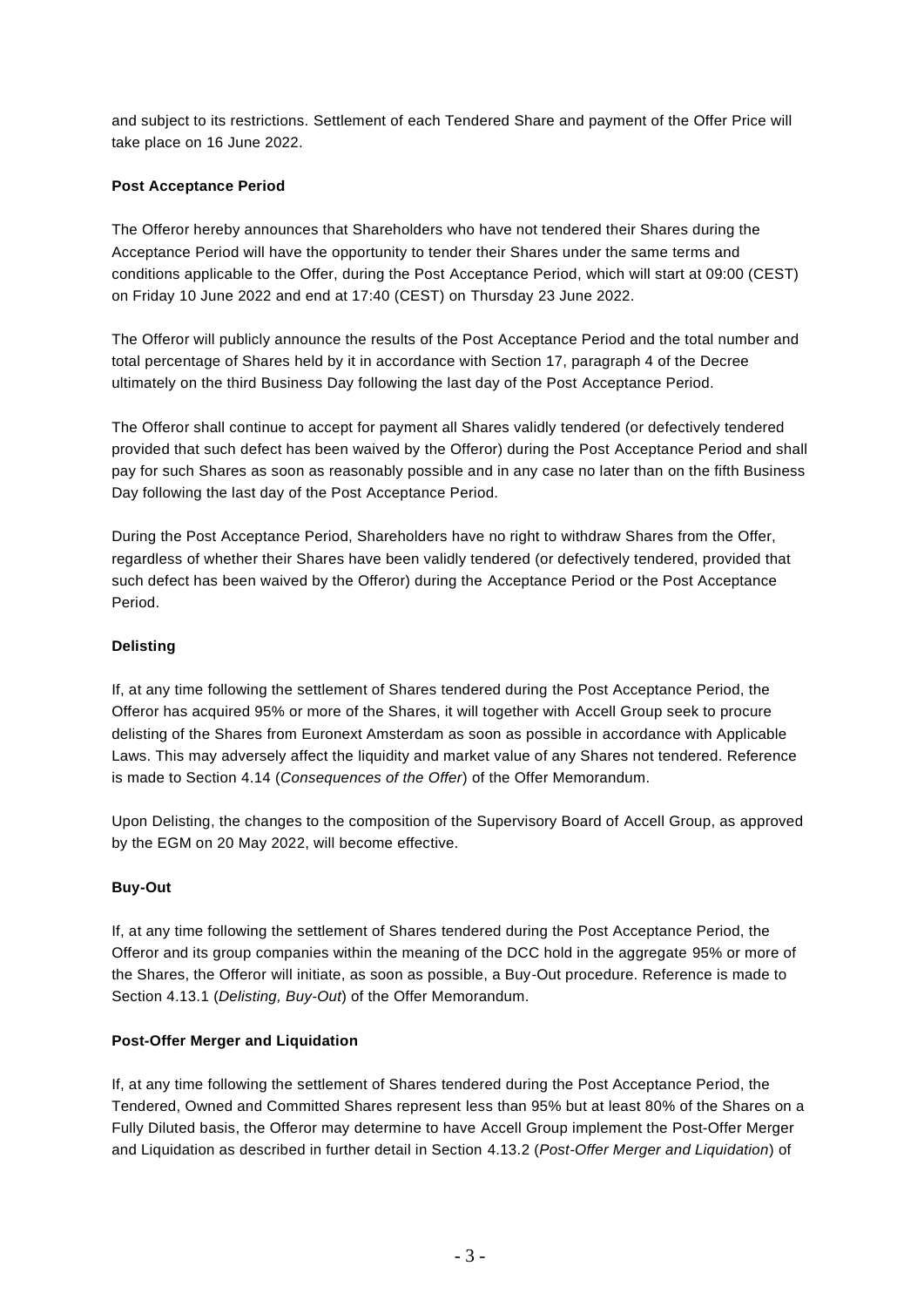the Offer Memorandum. The listing of the Shares on Euronext Amsterdam will also terminate after a successful Post-Offer Merger and Liquidation.

## **Further implications of the Offer being declared unconditional**

Remaining Shareholders who do not wish to tender their Shares in the Post Acceptance Period should carefully review the Sections of the Offer Memorandum that further explain the intentions of the Offeror, such as (but not limited to) Section 4.14 (*Consequences of the Offer*), which describes certain implications to which such Shareholders may become subject with their continued shareholding in Accell Group and Section 8.3 (*Dutch Tax aspects for Shareholders who do not tender their Shares under the Offer*) which amongst others describes that the consideration per Share to be received by non-tendering Shareholders in the Post-Offer Merger and Liquidation (if implemented) after deduction and withholding of the applicable Dutch dividend withholding tax is expected to be considerably less than the Offer Price.

## **Offer Memorandum, Position Statement and further information**

This announcement contains selected, condensed information regarding the Offer and does not replace the Offer Memorandum and/or the Position Statement. The information in this announcement is not complete and additional information is contained in the Offer Memorandum and the Position Statement.

Digital copies of the Offer Memorandum are available on the websites of KKR (at www.kkr.com) and digital copies of the Offer Memorandum and the Position Statement are available on the website of Accell Group (at [abouttheoffer.accell-group.com\)](https://abouttheoffer.accell-group.com/en/public_offer.html). These websites do not constitute a part of, and is not incorporated by reference into, the Offer Memorandum.

Copies of the Offer Memorandum and the Position Statement are on request also available free of charge at the Settlement Agent at the address below:

Attn: Corporate Broking (HQ7212) ABN AMRO Bank N.V. Gustav Mahlerlaan 10 1082 PP, Amsterdam The Netherlands

## **For More Information:**

Media enquiries Accell Group CFF Communications Uneke Dekkers / Anja Höchle: +31 6 50 26 16 26 / +31 6 31 97 33 75 [uneke.dekkers@cffcommunications.nl](mailto:uneke.dekkers@cffcommunications.nl) / [anja.hoechle@cffcommunications.nl](mailto:anja.hoechle@cffcommunications.nl)

Media enquiries Consortium Hendrik Jan Eijpe, HJE Consult +31 622 031 978 / [hje@hjeconsult.nl](mailto:hje@hjeconsult.nl)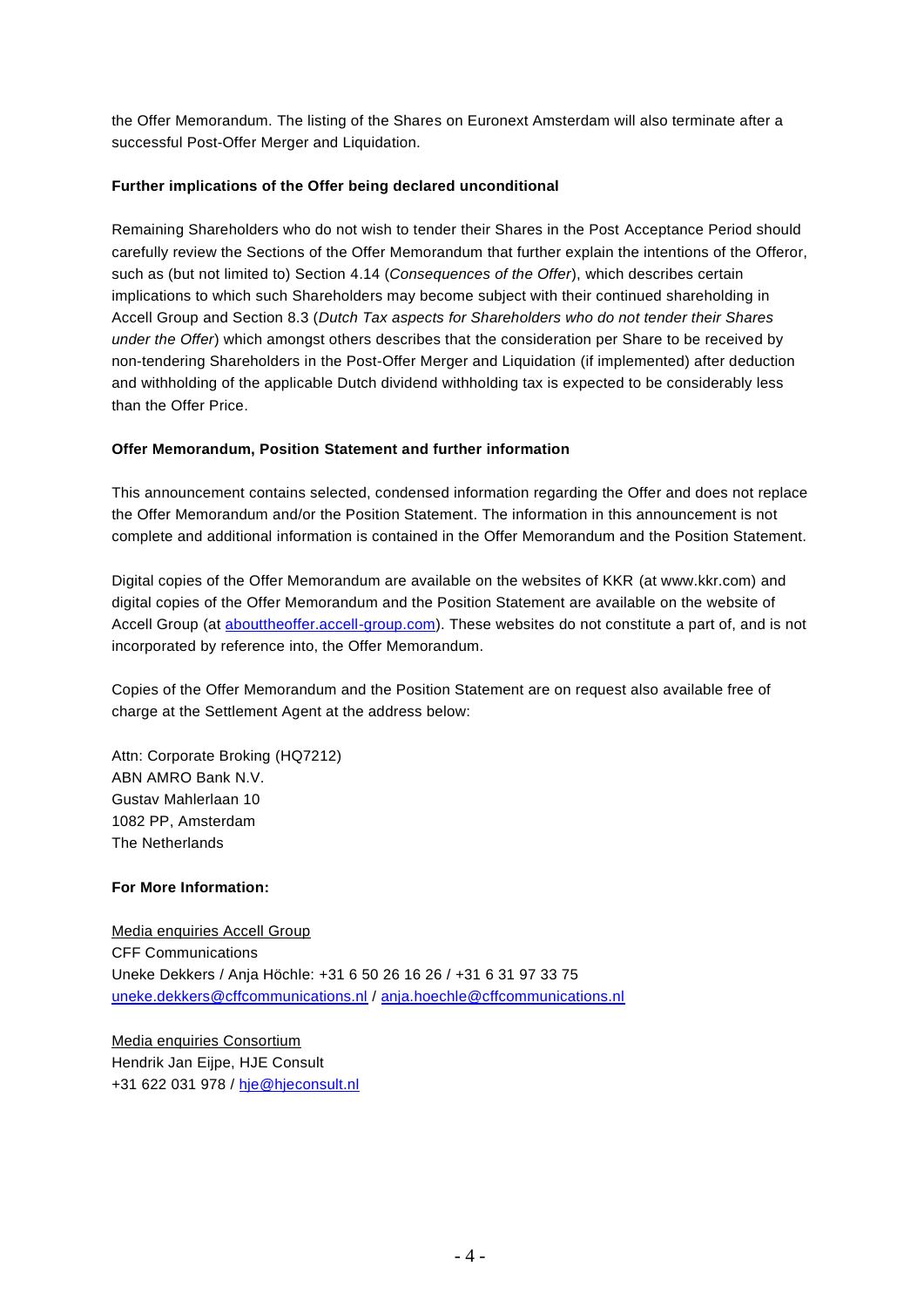#### **About Accell Group**

We believe cycling moves the world forward. We design simple and smart solutions in order to create a fantastic cycling experience for everyone who uses our bikes. Accell Group makes bicycles, bicycle parts and accessories. We are the European market leader in e‐bikes and second largest in bicycle parts and accessories, with numerous leading European bicycle brands under one roof. These brands were built by pioneers for whom the best was not good enough. We still embody the entrepreneurial spirit of those family businesses to this day. We keep pushing ourselves to create high-quality, high performance, cutting‐edge products driven by the continuous exchange of know‐how and craftsmanship. Well‐known bicycle brands in our portfolio include Haibike, Winora, Ghost, Batavus, Koga, Lapierre, Raleigh, Sparta, Babboe and Carqon. XLC is our brand for bicycle parts and accessories. Accell Group employs approximately 3,100 people across 15 countries. For more information about Accell Group, please visit: [www.accell-group.com.](http://www.accell-group.com/)

#### **About KKR**

KKR is a leading global investment firm that offers alternative asset management as well as capital markets and insurance solutions. KKR aims to generate attractive investment returns by following a patient and disciplined investment approach, employing world-class people, and supporting growth in its portfolio companies and communities. KKR sponsors investment funds that invest in private equity, credit and real assets and has strategic partners that manage hedge funds. KKR's insurance subsidiaries offer retirement, life and reinsurance products under the management of Global Atlantic Financial Group. References to KKR's investments may include the activities of its sponsored funds and insurance subsidiaries. For additional information about KKR & Co. Inc. (NYSE: KKR), please visit KKR's website at [www.kkr.com](https://cts.businesswire.com/ct/CT?id=smartlink&url=http%3A%2F%2Fwww.kkr.com&esheet=52556806&newsitemid=20220103005354&lan=en-US&anchor=www.kkr.com&index=1&md5=f2801c6375742f0f9aa380c73a980104) and on Twitter @KKR\_Co.

#### **About Teslin**

Teslin is an investment fund managed by Teslin Capital Management. Teslin invests in promising small and midcaps. Based on fundamental analysis Teslin selects value creating companies active in attractive markets with a strong market position and a proper corporate governance structure. Teslin focuses on responsible value creation in the long term and acts as an active and involved shareholder. Teslin has been a long-term significant, active and committed shareholder of Accell Group since 1998 and is delighted to support Accell Group in accelerating and realizing its potential in the coming years. For more information, please visit: [www.teslin.nl.](http://www.teslin.nl/)

#### **Disclaimer, General Restrictions and Forward-Looking Statements**

*This is a public announcement by Accell Group pursuant to Section 17, paragraph 1 of the European Market Abuse Regulation (596/2014/EU)*

*The information in this press release is not intended to be complete. This press release is for information purposes only and does not constitute an offer, or any solicitation of any offer, to buy or subscribe for any securities.* 

*The distribution of this press release may, in some countries, be restricted by law or regulation. Accordingly, persons who come into possession of this document should inform themselves of and observe these restrictions. To the fullest extent permitted by applicable law, the Consortium, the Offeror and Accell Group disclaim any responsibility or liability for the violation of any such restrictions by any person. Any failure to comply with these restrictions may constitute a violation of the securities laws of*